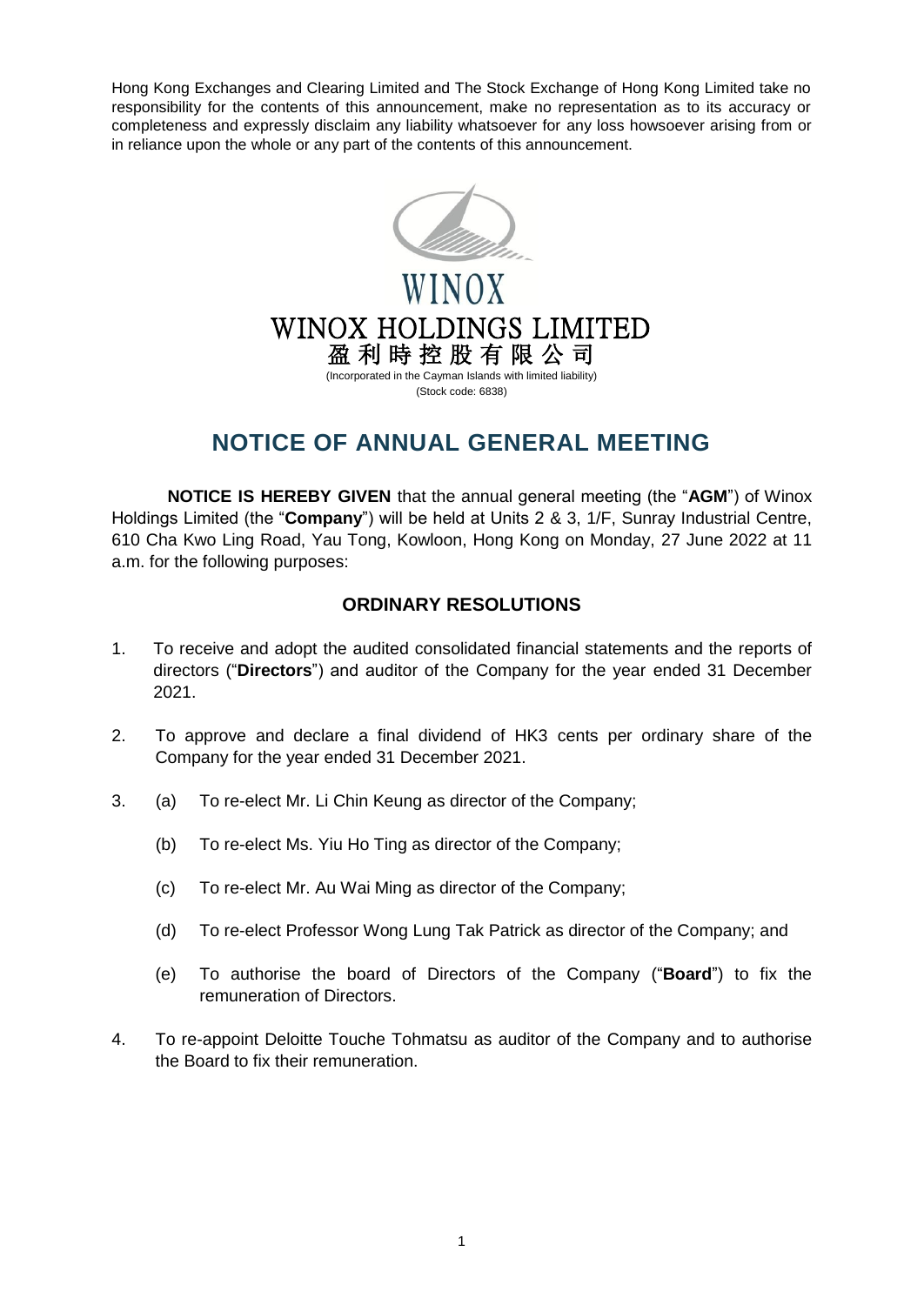And as to special businesses, to consider and, if thought fit, pass with or without amendments, the following resolutions as ordinary resolutions:

## 5. "**THAT**:

- (a) subject to sub-paragraph (c) of this resolution, and pursuant to the Rules Governing the Listing of Securities (the "**Listing Rules**") on The Stock Exchange of Hong Kong Limited (the "**Stock Exchange**"), the exercise by the Directors during the Relevant Period (as hereinafter defined in this resolution) of all the powers of the Company to allot, issue and deal with shares with nominal value of HKD0.10 each in the share capital of the Company (the "**Shares**") and to make or grant offers, agreements and options (including but not limited to warrants, bonds and debentures convertible into Shares) which might require the exercise of such power be and is hereby generally and unconditionally approved;
- (b) the approval in sub-paragraph (a) of this resolution shall authorise the Directors during the Relevant Period to make or grant offers, agreements and options (including warrants, bonds and debentures convertible into Shares) which might require the Shares in the capital of the Company to be issued either during or after the end of the Relevant Period;
- (c) the aggregate number of Shares allotted or agreed conditionally or unconditionally to be allotted or issued (whether pursuant to an option or otherwise) by the Directors pursuant to the approval in sub-paragraph (a) of this resolution, otherwise than pursuant to (i) a Rights Issue (as hereinafter defined in this resolution); or (ii) the exercise of the subscription or conversion rights attaching to any warrants, preference shares, convertible bonds or other securities issued by the Company which are convertible into Shares; or (iii) the exercise of options granted by the Company under any option scheme or similar arrangement for the time being adopted for the grant to Directors, officers and/or employees of the Company and/or any of its subsidiaries and/or other eligible person (if any) of rights to acquire Shares; or (iv) any scrip dividend scheme or similar arrangement providing for the allotment and issue of Shares in lieu of the whole or part of a dividend on Shares in accordance with the articles of association of the Company (the "**Articles of Association**"); or (v) a specific authority granted by the shareholders of the Company in general meeting, shall not exceed 10% of the number of issued Shares of the Company as at the date of passing of this resolution, and the said approval shall be limited accordingly; and
- (d) for the purpose of this resolution:

"Relevant Period" means the period from the date of the passing of this resolution until whichever is the earliest of:

(i) the conclusion of the next annual general meeting of the Company; or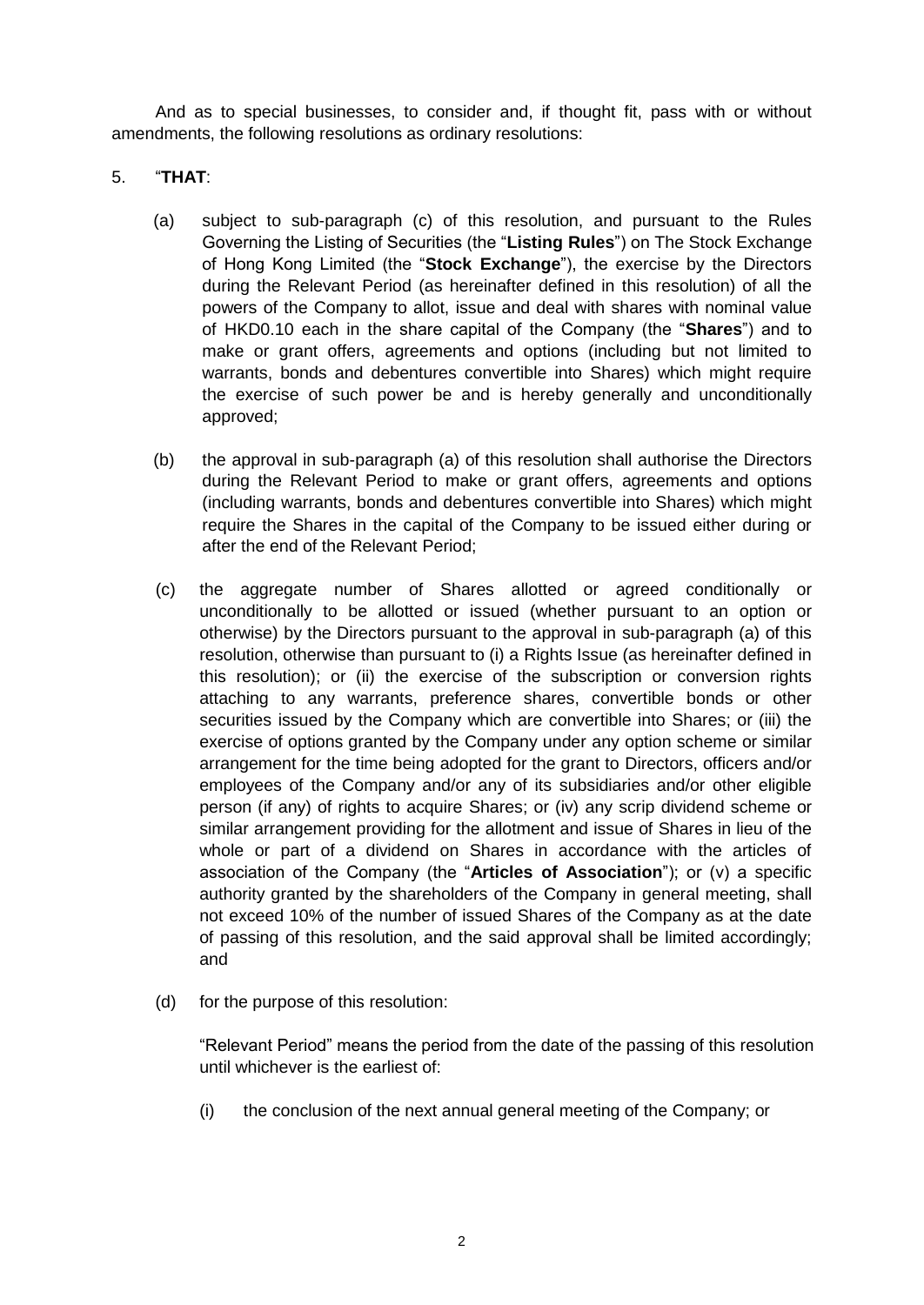- (ii) the expiration of the period within which the next annual general meeting of the Company is required by the Articles of Association or any applicable laws of the Cayman Islands to be held; or
- (iii) the passing of an ordinary resolution by shareholders of the Company in general meeting revoking, varying or renewing the authority given to the Directors by this resolution; and

"Rights Issue" means an offer of Shares or issue of options, warrants or other securities giving the right to subscribe for Shares, open for a period fixed by the Directors to holders of Shares whose names appear on the register of members of the Company (and, where appropriate, to holders of other securities of the Company entitled to the offer) on a fixed record date in proportion to their then holdings of such Shares (or, where appropriate, such other securities) (subject in all cases to such exclusions or other arrangements as the Directors may deem necessary or expedient in relation to fractional entitlements or having regard to any restrictions or obligations under the laws of, or the requirements of any recognized regulatory body or any stock exchange in, any territory applicable to the Company)."

## 6. "**THAT**:

- (a) subject to sub-paragraph (b) of this resolution, the exercise by the Directors during the Relevant Period (as hereinafter defined in this resolution) of all the powers of the Company to repurchase Shares on the Stock Exchange or on any other stock exchange on which the Shares may be listed and which is recognised by the Securities and Futures Commission of Hong Kong and the Stock Exchange for this purpose, subject to and in accordance with all applicable laws and/or the requirements of the Listing Rules or any other stock exchange as amended from time to time, be and is hereby generally and unconditionally approved;
- (b) the aggregate number of Shares which the Company is authorised to repurchase pursuant to the approval in sub-paragraph (a) of this resolution during the Relevant Period shall not exceed 10% of the number of issued Shares of the Company as at the date of passing of this resolution; and
- (c) for the purpose of this resolution:

"Relevant Period" means the period from the date of the passing of this resolution until whichever is the earliest of:

- (i) the conclusion of the next annual general meeting of the Company; or
- (ii) the expiration of the period within which the next annual general meeting of the Company is required by the Articles of Association or any applicable laws of the Cayman Islands to be held; or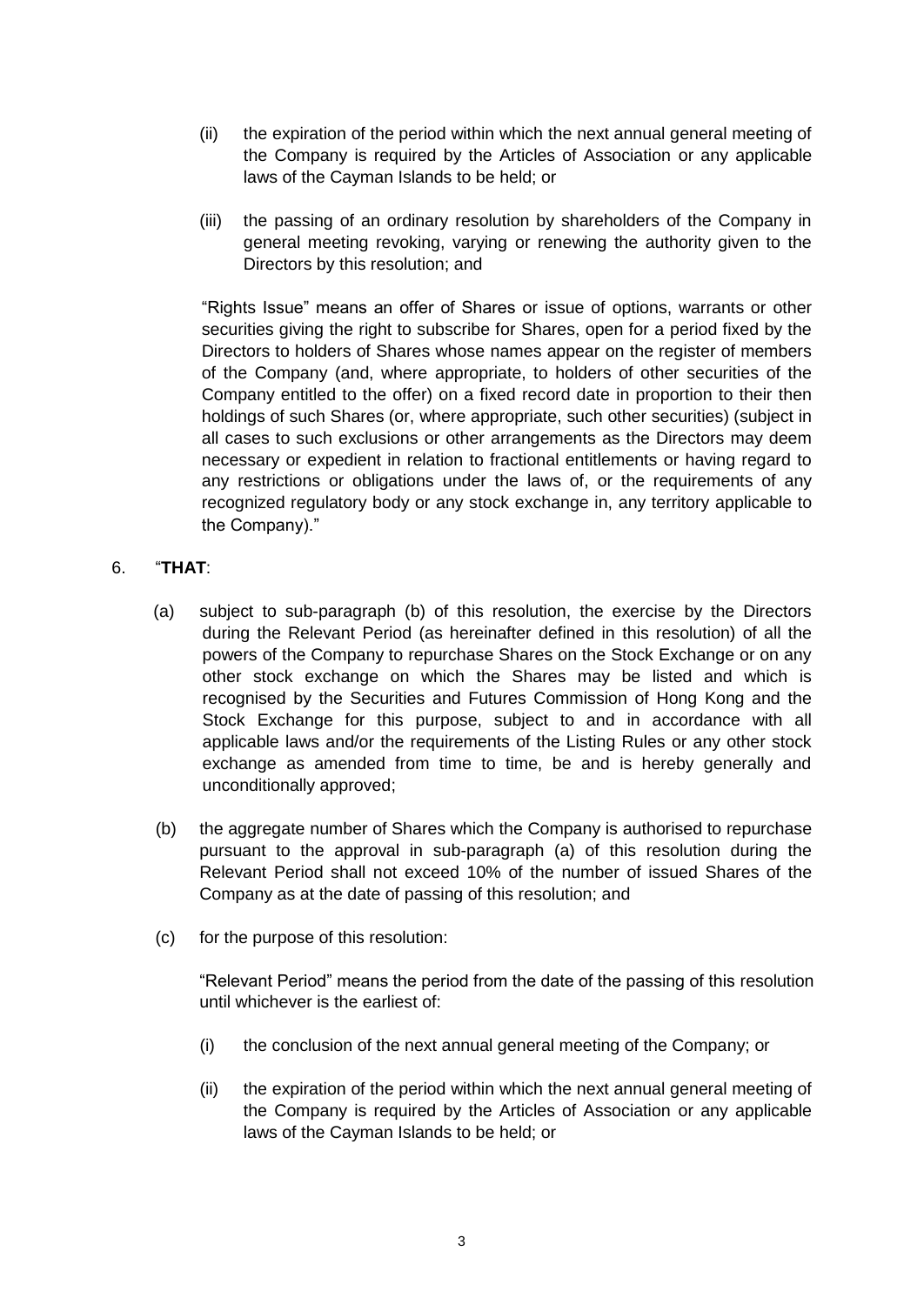- (iii) the passing of an ordinary resolution by shareholders of the Company in general meeting revoking, varying or renewing the authority given to the Directors by this resolution."
- 7. "**THAT** conditional upon the passing of Ordinary Resolution No. 5 and No. 6 set out in the notice convening the AGM, the general mandate granted to the Directors to allot, issue and deal with any unissued Shares pursuant to Ordinary Resolution No. 5 be and is hereby extended by the addition to the aggregate number of Shares of the Company which may be allotted or agreed conditionally or unconditionally to be allotted by the Directors pursuant to such general mandate of an amount representing the aggregate number of Shares of the Company repurchased by the Company under the authority granted pursuant to Ordinary Resolution No. 6, provided that such extended amount shall not exceed 10% of the total number of issued Shares of the Company as at the date of passing of this resolution."

By Order of the Board **Yiu Hon Ming** *Chairman*

Hong Kong • 24 May 2022

*Notes:*

- (1) A shareholder entitled to attend and vote at the AGM (or at any adjournment thereof) may appoint one or more proxies to attend and vote in his place and such proxy need not be a shareholder of the Company.
- (2) To be valid, the form of proxy together with the power of attorney (if any) or other authority (if any) under which it is signed (or a notarially certified copy of such power of authority) must be delivered to the branch share registrar and transfer office of the Company in Hong Kong, Tricor Investor Services Limited, at Level 54, Hopewell Centre, 183 Queen's Road East, Wanchai, Hong Kong, not less than 48 hours before the time fixed for holding the AGM or any adjourned meeting (as the case may be). The appointment of a proxy will not preclude a shareholder from subsequently attending and voting at the AGM or any adjourned meeting if he so wishes. If a shareholder who has lodged a form of proxy attends the AGM, his form of proxy will be deemed to have been revoked.
- (3) In case of joint shareholders, the vote of the senior who tenders a vote, whether in person, or by proxy, shall be accepted to the exclusion of the votes of the other joint holders, and for this purpose seniority will be determined by the order in which the names stand in the Company's register of members in respect of the joint holding.